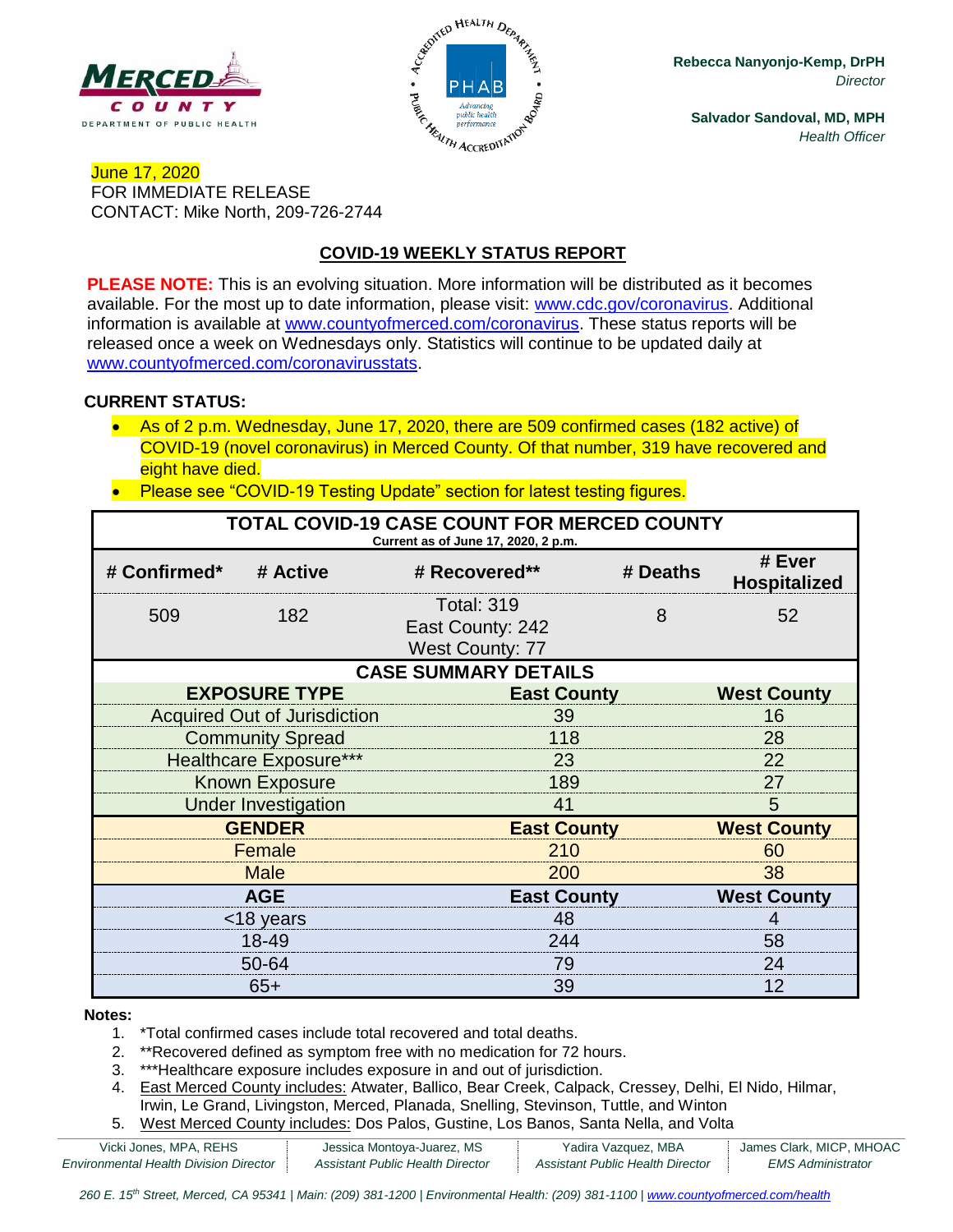

*Note: \*Only communities with five or more cases are reported in this graph. The figures in the top chart on this page represent confirmed cases, which includes active cases, recoveries, and deaths.*



- Based on information provided by individuals who test positive, Public Health staff will continue to assess risks of exposure and contact any affected individuals.
- Due to privacy laws, the Public Health Department cannot release identifying information related to positive cases.
- In California, there are 157,015 confirmed cases and 5,208 deaths.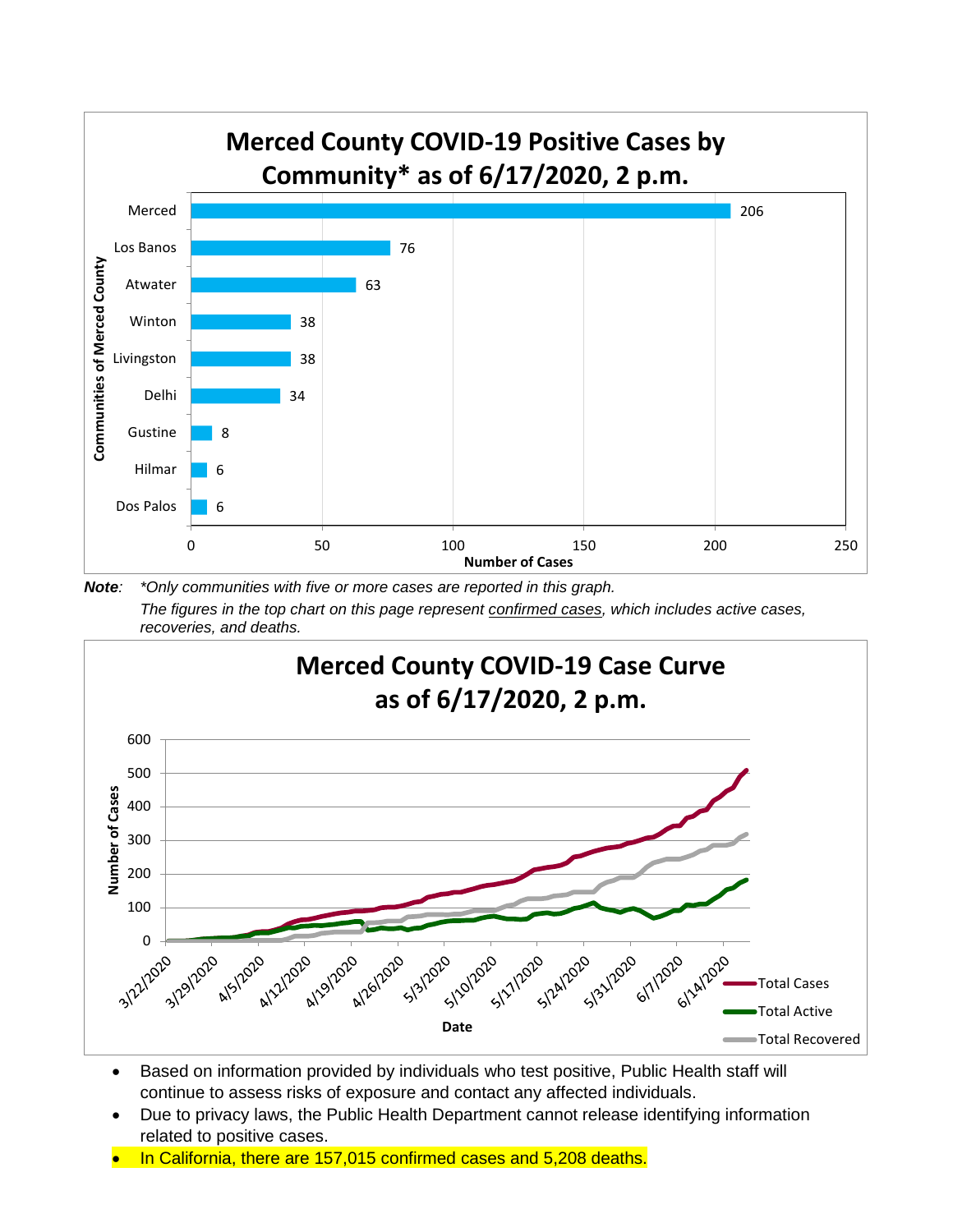## **RECENT ACTIVITIES & UPDATES:**

- Merced County Public Health continues to coordinate with federal, state and local partners to further prepare us for future impacts. This includes working with the California Department of Public Health and the Centers for Disease Control and Prevention to monitor COVID-19.
- Today, the Merced County Department of Public Health confirmed the eighth death related to COVID-19. The Merced County resident was a male between the ages of 35 and 50 and did not have underlying health conditions.
- On Monday, Public Health reported that eight employees at the Hughson Nut Company in Livingston tested positive for COVID-19. Hughson Nut Company is working together with Public Health officials to investigate the outbreak. The affected portion of the plant has been closed and is being disinfected. Employees with close contact to the individuals that have tested positive have been ordered to quarantine at home, and all employees have been advised to test for COVID-19. If you visited the Hughson Nut Company between the dates of May 18 and June 12 and are experiencing symptoms that you feel might be due to infection from COVID-19 (shortness of breath, fever, and cough), please call your medical provider.
- #StaySafeStayOpen: As Merced County continues to move through the reopening process, it's important that everyone continues to practice preventative measures to avoid large spikes in cases that could jeopardize that effort. In response, the Merced County Department of Public Health has launched a new public awareness campaign called #StaySafeStayOpen. Here's how to get involved:
	- o On social media, post pictures of yourself practicing preventative measures (social distancing, hand-washing, mask-wearing, etc.) using the hashtag: #StaySafeStayOpen. You can also tag Public Health on Facebook and Instagram: @mercedcountypublichealth
	- $\circ$  Promote the use of cloth face coverings when in public and post your mask-wearing photos on Mondays using the hashtag: #MaskMonday. Be sure to tag Public Health using the handle @mercedcountypublichealth on Facebook and Instagram.
	- o Encourage your friends, family and neighbors to participate as well!
- The Merced County Office of Emergency Services and Merced County Department of Public Health proclaimed a local and public health emergency March 13 in order to help address the outbreak. The Board of Supervisors ratified those actions during a March 16 special meeting.
- On March 19, Governor Gavin Newsom announced Executive Order N-33-20, asking California residents to stay at home. On March 20, Merced County's Health Officer also issued an Order directing County residents to remain in their places of residence except to perform or receive essential services.
- The Merced County Public Health Department Operations Center was activated Jan. 27, 2020 (143 days) in order to prepare for COVID-19 in and around our community. The Merced County Emergency Operations Center and Human Services Agency Department Operations Center are also currently active.

## **COVID-19 TESTING UPDATE:**

- A total of 9,437 tests have been performed in Merced County: 8,830 negatives, 509 positives, and 98 still pending. These figures include testing through both the commercial and public health lab systems.
- COVID-19 Testing Available for All Merced County Residents:
	- o Merced County Fairgrounds: 900 Martin Luther King Jr. Way, Merced
	- o 7 a.m. to 7 p.m. Monday—Friday
	- o Register at [www.lhi.care/covidtesting](http://www.lhi.care/covidtesting) or by calling 1-888-634-1123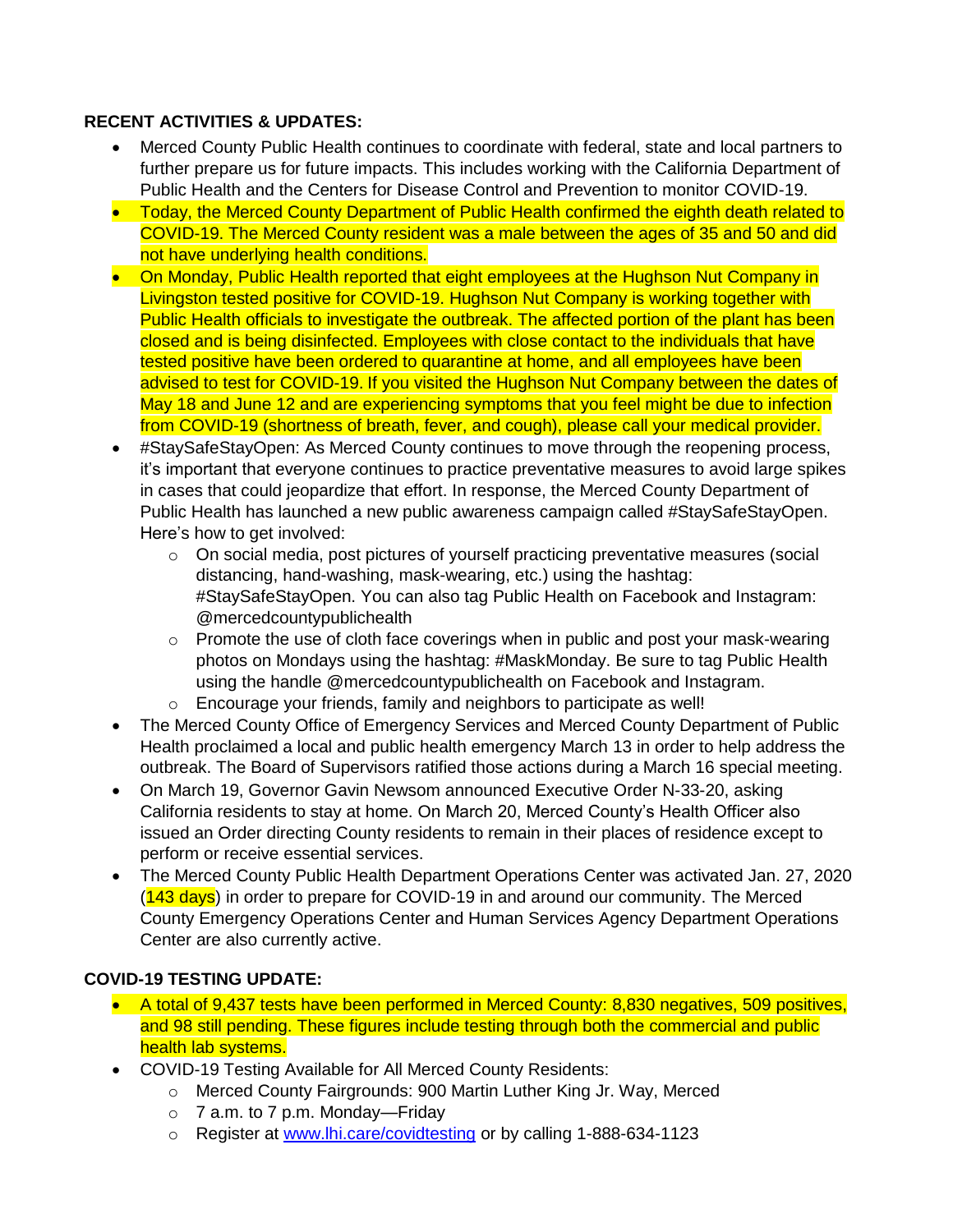- $\circ$  Testing availability is by appointment only in order to prevent unnecessarily-long wait times for clients. Walk-ins are not accepted at this time.
- Within the public health system, every person who has met CDC criteria for severe disease within Merced County has been tested.
- Public Health is actively identifying other methods to enhance testing capability for providers throughout the community and increase testing county-wide. We will continue to be notified should positive tests come through either system (public health or commercial).
- Mobile Specimen Collection:
	- o **PLEASE NOTE**: Use of mobile specimen collection sites are by appointment only, and you must have a prescription from a physician and prior approval from the Merced County Department of Public Health. If you do not have a provider and have symptoms call 209-381-1180 for a phone consultation. Anyone without prior approval will not be tested. Locations will be provided to clients once appointments are made. Call 209- 381-1180 for more information.

#### **COVID-19 SYMPTOMS AND PRECAUTIONS:**

- Coronavirus symptoms include: mild to severe respiratory illness, fever, cough, difficulty breathing, chills, repeated shaking with chills, muscle pain, headache, sore throat, and loss of taste or smell. If symptoms develop, individuals should stay at home to limit exposure to others.
- Anyone who has had contact with a person with possible COVID-19 infection and has the above symptoms should call his/her local health department/health care provider immediately.
- Do not go to your provider's office without calling ahead. Do not call 911 for suspected COVID-19 unless you are having a medical emergency.
- During the flu season, there are steps you can take to protect your health and the health of those around you:
	- o Wash your hands regularly with soap and water for 20 seconds.
	- o Avoid touching your eyes, nose, or mouth with unwashed hands.
	- o Avoid close contact with people who are sick.
	- $\circ$  Stay away from work, school or other people if you become sick with respiratory symptoms such as fever and cough.
	- o Cover sneezes or coughs with a tissue, then throw the tissue in the trash.

#### **ADDITIONAL RESOURCES:**

- **Sign up for COVID-19 alerts: [www.countyofmerced.com/coronavirus](http://www.countyofmerced.com/coronavirus)**
- Merced County Public Health COVID-19 **Information Webpage**:
	- o [www.countyofmerced.com/coronavirus](http://www.countyofmerced.com/coronavirus)
- Merced County Public Health **Information Line**:
	- o 209-381-1180 (English, Spanish, and Hmong. Live reps. available 8 a.m. to 5 p.m.)
	- **Email** COVID-19-specific questions to Merced County Public Health:
	- o COVID19@countyofmerced.com.
- Updated **CDC Information**:
	- o <https://www.cdc.gov/coronavirus/2019-ncov/whats-new-all.html>
- CDC **Resources for Households**:
	- o <https://www.cdc.gov/coronavirus/2019-ncov/community/home/index.html>
- How to **talk to your kids** about the coronavirus:
	- o <https://www.pbs.org/parents/thrive/how-to-talk-to-your-kids-about-coronavirus>
- Guidance for **Businesses and Employers**:
	- o <https://bit.ly/2IH2G2u>